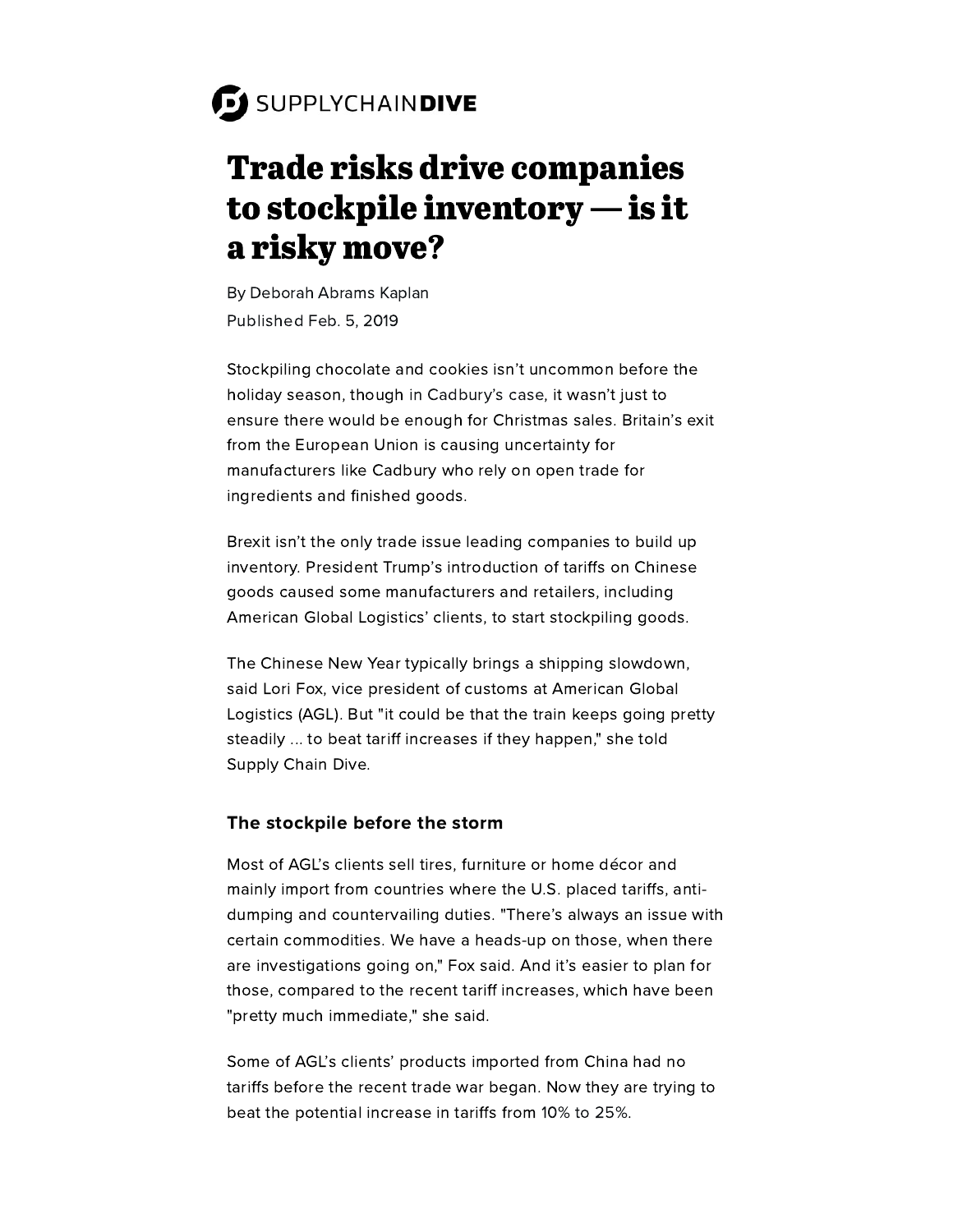Fox's clients importing from China were originally trying to get goods in ahead of the initial Jan. 1 tariff increase. Now that it's been delayed to March 2, her clients have a new target date. Some are increasing their order size, and some are just trying to beat the deadline for their regular orders. "We'll probably go through this again if the tariff increase actually happens in March," said Fox.

#### Balancing the balance sheet

Profit is on her clients' minds, especially as furniture was previously duty-free, said Fox. Importers have had to pay 10% on their goods since Sept. 24, 2018. "They go from zero to possibly millions in extra expense that they didn't account for in their financial plans. Profits are a huge issue," she said. "Some say they don't know if they'll make it through this trade war. It could put customers out of business."

Some customers of Blue Ridge's supply chain planning software are also stockpiling goods — also known as making investment buys or forward buys, said Rod Daugherty, vice president of product strategy. Blue Ridge's customers are typically retailers and wholesale distributors.

"Wholesalers and retailers usually borrow money to pay for inventory. Inventory is the most expensive thing they own," Daugherty told Supply Chain Dive. The goal is often to sell the inventory before they have to pay for it, which helps protect their profit margins.

This requires buyers to determine the right amount to purchase, especially if borrowing to pay for it. Bad purchasing decisions can lead to diminishing returns or a loss.

## "Some say they don't know if they'll make it through this trade war. It could put customers out of business."

Lori Fox Vice President of Customs, American Global Logistics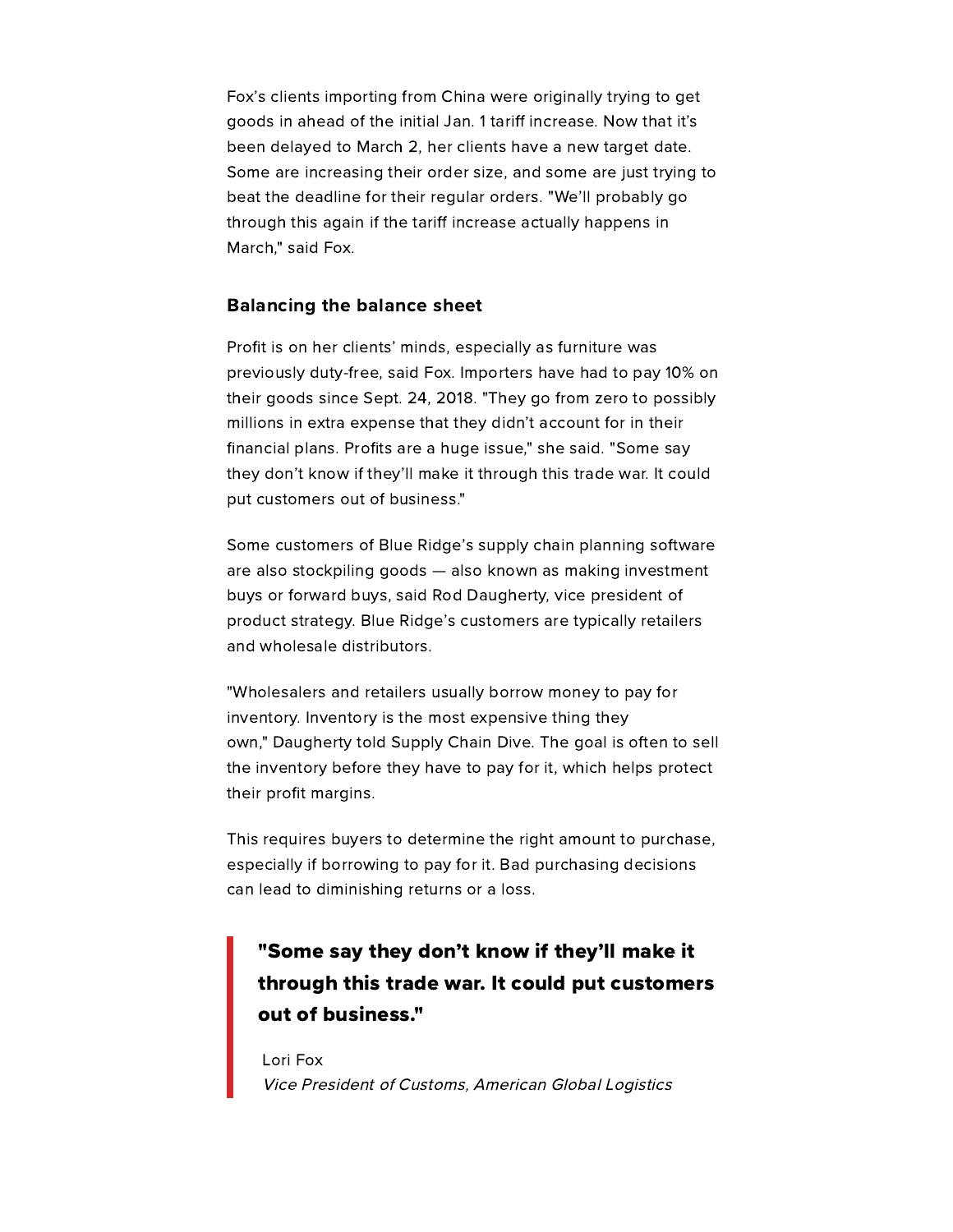Companies should forecast how much extra to buy before a risk like tariffs comes up, leading to a price increase, then balancing that with what they can sell, Daugherty said. "If we're still carrying a lot of inventory after 30 days, we won't be making the full profit on that."

Making sure the additional items will sell is important too. "Everybody needs tires," she said. "Those commodities won't have a problem selling. But in home décor and furniture, styles change all the time." If a company brings in more than normal, and the styles don't sell, that lowers margins.

Stockpiling is also affecting shipping rates. The carriers have been using the situation to their advantage as much as possible, Fox said, decreasing capacity to charge higher rates. "It's not an easy market right now," she said. "It's difficult to overcome the higher spot rates in order to bring in as much product as possible, before tariff increases go into play."

#### The downsides to stockpiling

If buying something with a shelf life, it could expire if not sold within the right time frame. "I doubt that people are buying very much from overseas with a short-lived shelf life," Daugherty said, as shipping overseas requires long lead times and sometimes enough goods to fill a shipping container. In the U.K., however, Brexit is leading some companies to import perishables like chocolate ingredients and [cheese](https://www.theguardian.com/politics/2018/oct/11/irish-cheese-maker-kerrygold-stockpiling-cheddar-no-deal-brexit) to maintain supply and profit.

## "Wholesalers and retailers usually borrow money to pay for inventory. Inventory is the most expensive thing they own."

Rod Daugherty Vice President of Product Strategy, Blue Ridge

With stockpiling, supply chain managers need to be realistic about their storage capacity. A company may need to pay for additional storage and labor to keep and move the items. "You can go to an outside facility and rent space or